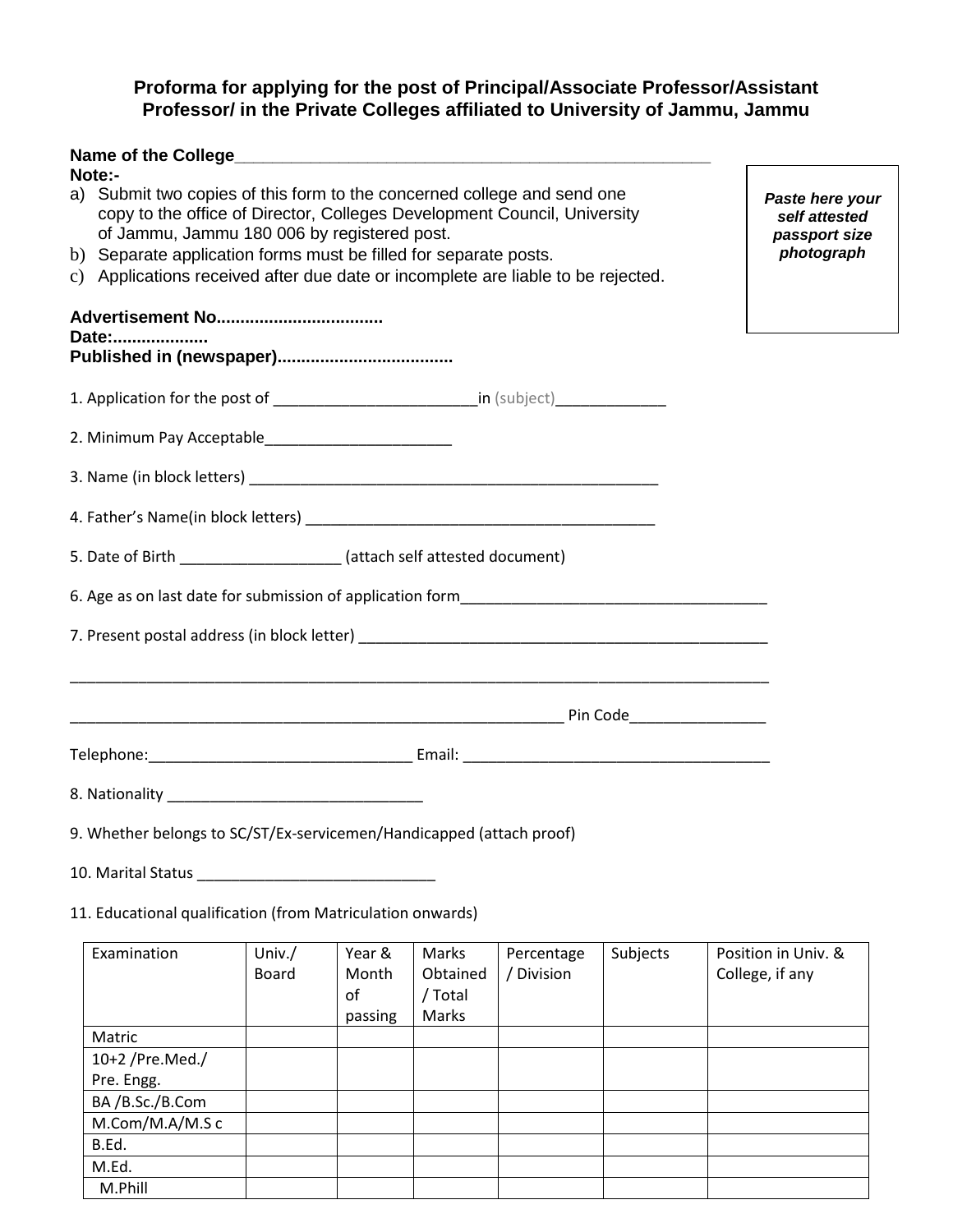| Ph.D.(with title) with |  |  |  |
|------------------------|--|--|--|
| <b>MSP</b>             |  |  |  |
| UGC (NET/SET)          |  |  |  |
| Any other Exam         |  |  |  |
| (Please Specify)       |  |  |  |

12. Research publication (separate detailed list of publication to be attached as Annexure, for each of the below mentioned)

#### **Publications**

|                                                   | Published<br>(nos.) | Accepted for<br>publication (nos.) |
|---------------------------------------------------|---------------------|------------------------------------|
| 1. Paper in International Journals / Articles     |                     |                                    |
| 2. Paper in Indian Journals / Articles            |                     |                                    |
| 3. Papers in Conference/Symposium & Seminars etc. |                     |                                    |
| Books or Chapters in books                        |                     |                                    |

- 13. (a) Have your ever been prosecuted/sentenced by the court of Law, if so give detail?
	- (b) Have you ever been dismissed from service? if so, give details
- 14. List of previous employment in order (Starting with most recent post held. Attach self attested documents in support)

| Name & Address of<br>College/Institution | Date of Joining<br>/Leaving | Designation | Nature Of<br>Job | <b>Basic Pay</b><br>PM & grade | Reason for<br>leaving |
|------------------------------------------|-----------------------------|-------------|------------------|--------------------------------|-----------------------|
|                                          |                             |             |                  |                                |                       |
|                                          |                             |             |                  |                                |                       |
|                                          |                             |             |                  |                                |                       |
|                                          |                             |             |                  |                                |                       |

15. Total experience (Attach Annexures for details)

16. (a.) Present Basic Pay Rs. \_\_\_\_\_\_\_\_\_\_\_\_\_ (b) Pay Scale Rs.

(c) Period required for joining the post \_\_\_\_\_\_\_\_\_\_\_\_\_\_\_\_\_\_\_\_\_\_\_\_\_\_\_\_\_\_\_

17. Any other relevant information\_\_\_\_\_\_\_\_\_\_\_\_\_ (attach separate sheet)\_\_\_\_\_\_\_\_\_\_\_\_\_\_\_

18. List of Certificates & testimonials (self attested copies)

| S.No. | Document details |
|-------|------------------|
|       |                  |
|       |                  |
|       |                  |
|       |                  |
|       |                  |
|       |                  |